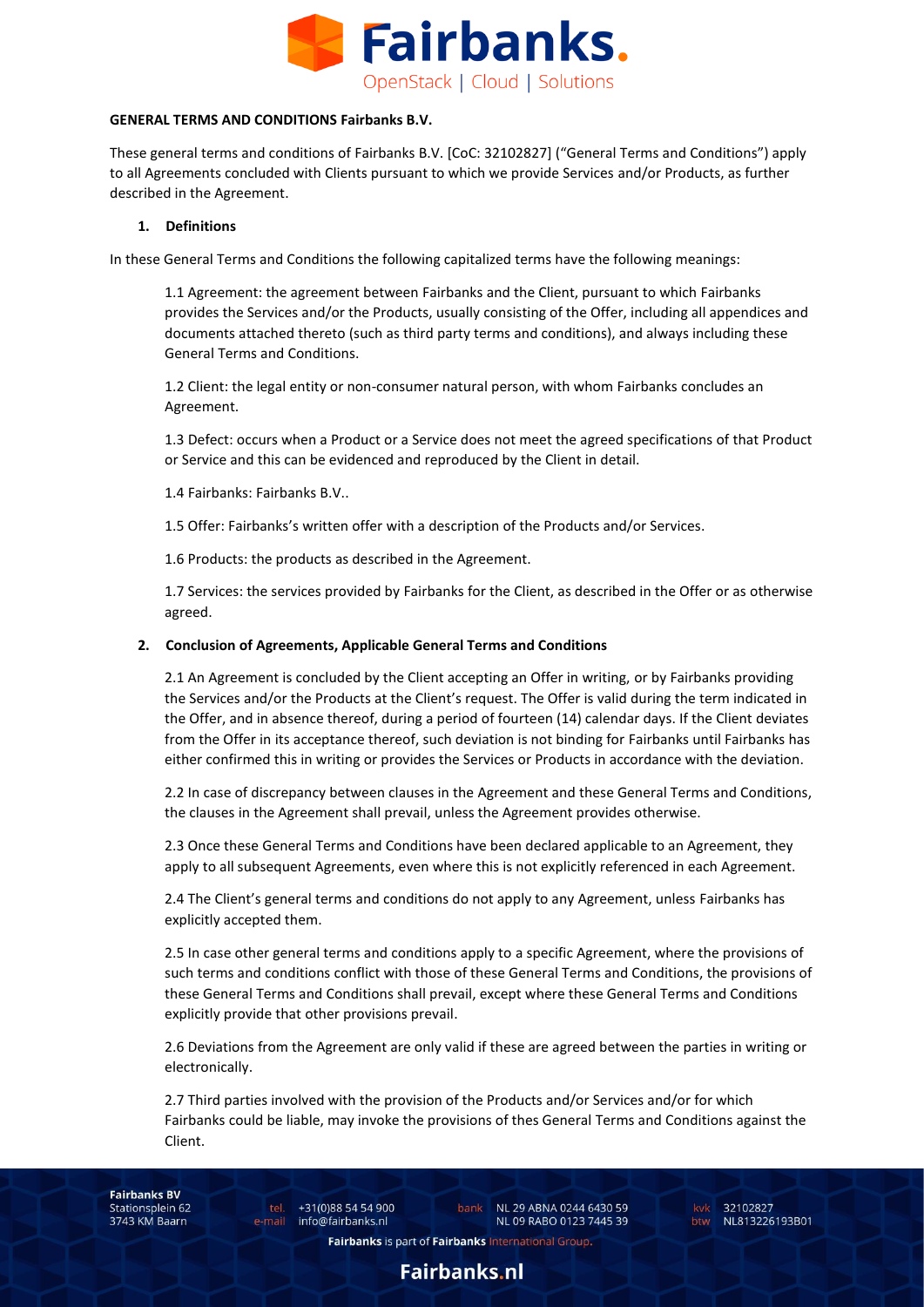

#### **3. Fees and payment**

3.1 The Client shall pay the fees that are indicated in the Agreement or communicated otherwise by Fairbanks. The fees are only fixed fees for the Products and/or the Services if Fairbanks explicitly indicates the fees as such in writing. Where Fairbanks mentions the Client's "budget" or a precalculation for Products and/or Services, such budget or pre-calculation cannot be regarded as a fixed fee, unless Fairbanks explicitly indicates that it is in writing. All fees are excluding travel and lodging expenses, time spent travelling, costs for transport, VAT (Value Added Tax) and other government imposed costs. Other costs, such as for used materials, are charged separately. Fairbanks is entitled to amend the fees. The Client will be informed of such amendment, taking into account a one month advance notice period. With regard to periodic fees, the Client is deemed to have accepted amendments of such fees, if the Client does not object to the amendment ultimately before the effective date of the amendment.

3.2 One time fees are invoiced directly after the Product has been delivered respectively the Services have been provided. Periodic fees are invoiced in advance of the specific period. Other fees are invoiced in monthly arrears on the basis of the Services provided in such month. The Agreement may contain deviating invoicing conditions. Notwithstanding the above, Fairbanks is entitled to request the Client to make an upfront payment, security and/or payment of unpaid invoices before delivering Products and/or before providing, or continuing to provide the Services.

3.3 Additional Services that fall outside the Services described in the Agreement, and which are provided either at the Client's request or which can otherwise be attributed to the Client, are invoiced in arrears at Fairbank's then current fees for additional Services ("meerwerk"). Fairbanks cannot be obliged by the Client to perform such additional Services.

3.4 Unless agreed otherwise with the Client in writing, the Services are provided during regular office hours, which are Mondays through Fridays between CET 09:00 and 17:00, excluding the official holidays in the Netherlands. Services which have to be performed outside these hours may be invoiced as non-regular Services at a higher fee.

3.5 The Client must pay the invoices within fourteen (14) days of the invoice date, in accordance with the invoice instructions and without setting off or deducting any amounts owed by Fairbanks to the Client. If the Client does not timely pay an invoice, the Client is immediately in payment default ("verzuim"), in which case Fairbanks is entitled to suspend the provision of the Services, and/or its other obligations, such without affecting Fairbank's right to rescind the Agreement due to the payment default. From the date of payment default, all other claims vis-a-vis the Client become immediately payable and Fairbanks is entitled to increase the invoice amount with the statutory rent and the recovery costs, such with a minimum of 10% of the invoice amount. The Client is furthermore obliged to pay the statutory rent over de recovery costs. In case Fairbanks has to initiate legal proceedings to recover an invoice, the Client is furthermore obliged to pay the costs in relation to such legal proceedings.

These costs shall not be limited to the costs awarded by the court, the actual costs will be paid by the Client in case the Client is ordered to pay the invoice. Legal proceedings before an arbitral court are also regarded as "legal proceedings".

3.6 Fairbanks is entitled to have amounts paid by the Client first cover the costs for recovery first, then the accrued statutory rent and finally the invoice amount. Fairbanks is entitled to refuse full payment of the invoice amount if the Client does not simultaneously pay the costs and the statutory rent.

**Fairbanks BV** Stationsplein 62 3743 KM Baarn

tel. +31(0)88 54 54 900 e-mail info@fairbanks.nl

bank NL 29 ABNA 0244 6430 59 NL 09 RABO 0123 7445 39

kvk 32102827 btw NL813226193B01

Fairbanks is part of Fairbanks International Group.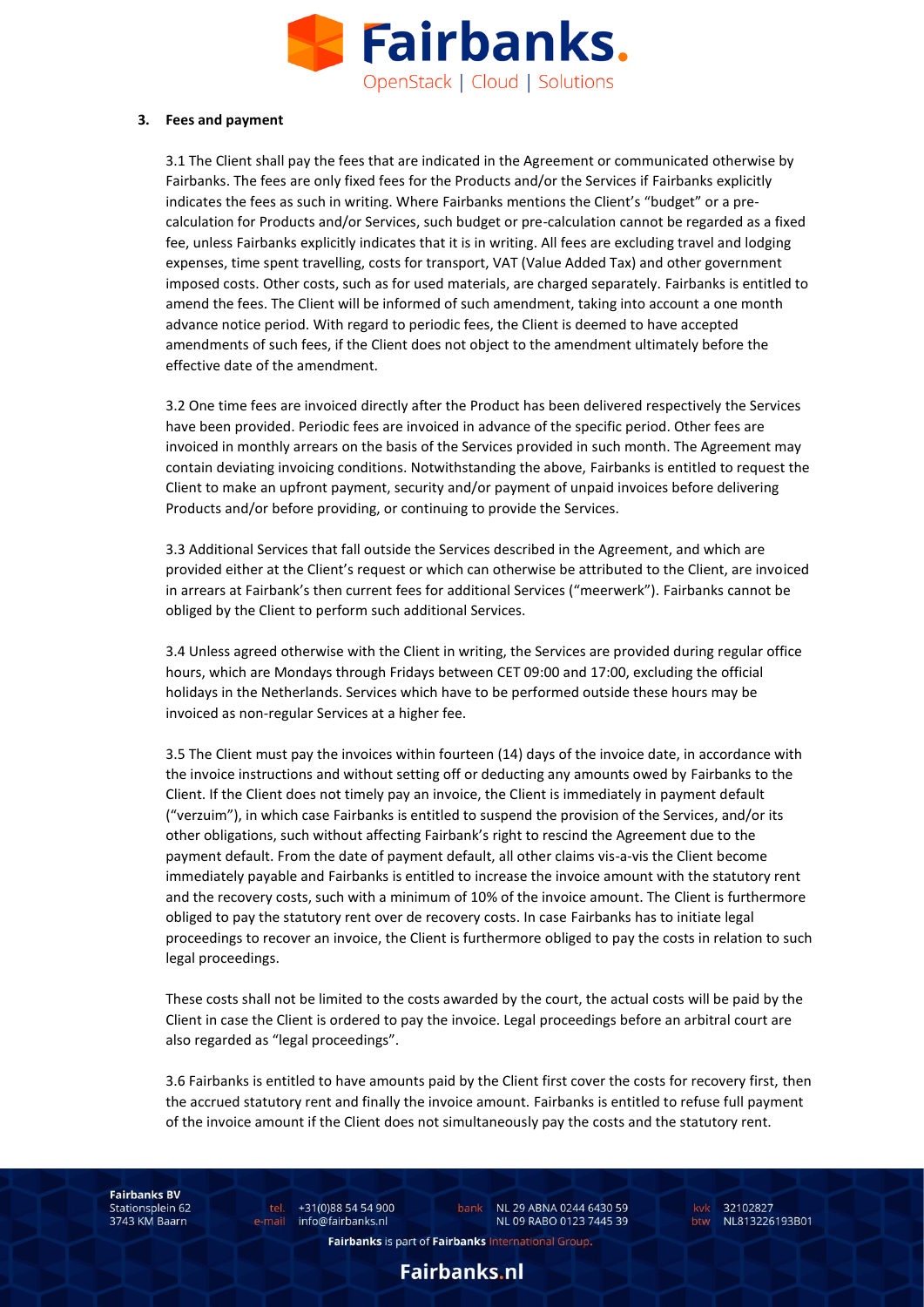

#### **4. Term and termination**

4.1 The term of the Agreement starts on the date of conclusion of the Agreement and has the term as set out therein.

4.2 If the Agreement does not determine a term, the following terms apply: (a) Agreements for the delivery of Products and/or provision of Services shall have a term equal to the time it takes to deliver the Product and/or to provide the Services, and (b) in case a software license is granted, and/or maintenance and support is provided, for a one (1) year period starting from the date on which the Agreement is concluded and with tacit renewals of one year periods (1) unless the Agreement is terminated prior to the renewal, taking into account a three (3) month notice period, such subject to the applicable terms of the third party supplier, if any. When the Agreement has a fixed term, it cannot be terminated by the Client without paying damages suffered by Fairbanks and/or costs made by Fairbanks in relation to such termination. Fairbanks is entitled to terminate ("opzeggen") the Agreement at any time without being obliged to pay at any time taking into account a two (2) month notice period.

4.3 In case Fairbanks is in evidenced default of an obligation under the Agreement, and Fairbanks does not timely remedy the default after having been served a notice of default ("ingebrekestelling") setting out the (presumed) default and the obligations to be fulfilled in detail and allowing Fairbanks a reasonable term of at least fifteen (15) working days, the Client is entitled to terminate the Agreement for the future ("opzeggen") (and thus not allowed to rescind ("ontbinden") the Agreement). In case the default is the result of force majeure circumstances, the Client is also only entitled to terminate the Agreement for the future, and not to rescind it.

4.4 Each party is entitled at its discretion to rescind or terminate the Agreement for the future without being obliged to pay damages in case (a) the other party is declared bankrupt, (b) the other party requests or is granted moratorium of payment, (c) the other party's enterprise is liquidated other than in the context of a reorganisation, or (d) in case the other party ceases to do business.

4.5 Fairbanks is entitled at its discretion to immediately rescind or terminate the Agreement for the future without being obliged to pay damages in case the control in the Client is taken over by a third party.

4.6 In case a supplier of Fairbanks terminates, suspends its obligations or defaults under the agreement it has with Fairbanks, Fairbanks is entitled to replace the Products and/or Services supplied or provided by such supplier with equivalent Products or Services, or, if replacement is not commercially viable, to terminate ("opzeggen") the Agreement immediately in whole or in part, such without being obliged to pay any damages.

4.7 When the Agreement ends, for whatever reason, any granted software licenses and maintenance and support shall terminate, unless agreed otherwise in the Agreement or indicated otherwise in the applicable terms of the third party supplier.

4.8 In case the Agreement is rescinded, any Services or other obligations already performed by or on behalf of Fairbanks, are not part of the statutory obligations to undo ("ongedaanmakings verbintenissen"). Obligations already performed also includes delivered Products, such as hardware.

4.9 If there is a ground for the Client to rescind an Agreement for the provision of Services, this does not create a ground to rescind an Agreement for the delivery of Products and vice versa.

**Fairbanks BV** Stationsplein 62 3743 KM Baarn

tel. +31(0)88 54 54 900 e-mail info@fairbanks.nl

bank NL 29 ABNA 0244 6430 59 NL 09 RABO 0123 7445 39

kvk 32102827 btw NL813226193B01

Fairbanks is part of Fairbanks International Group.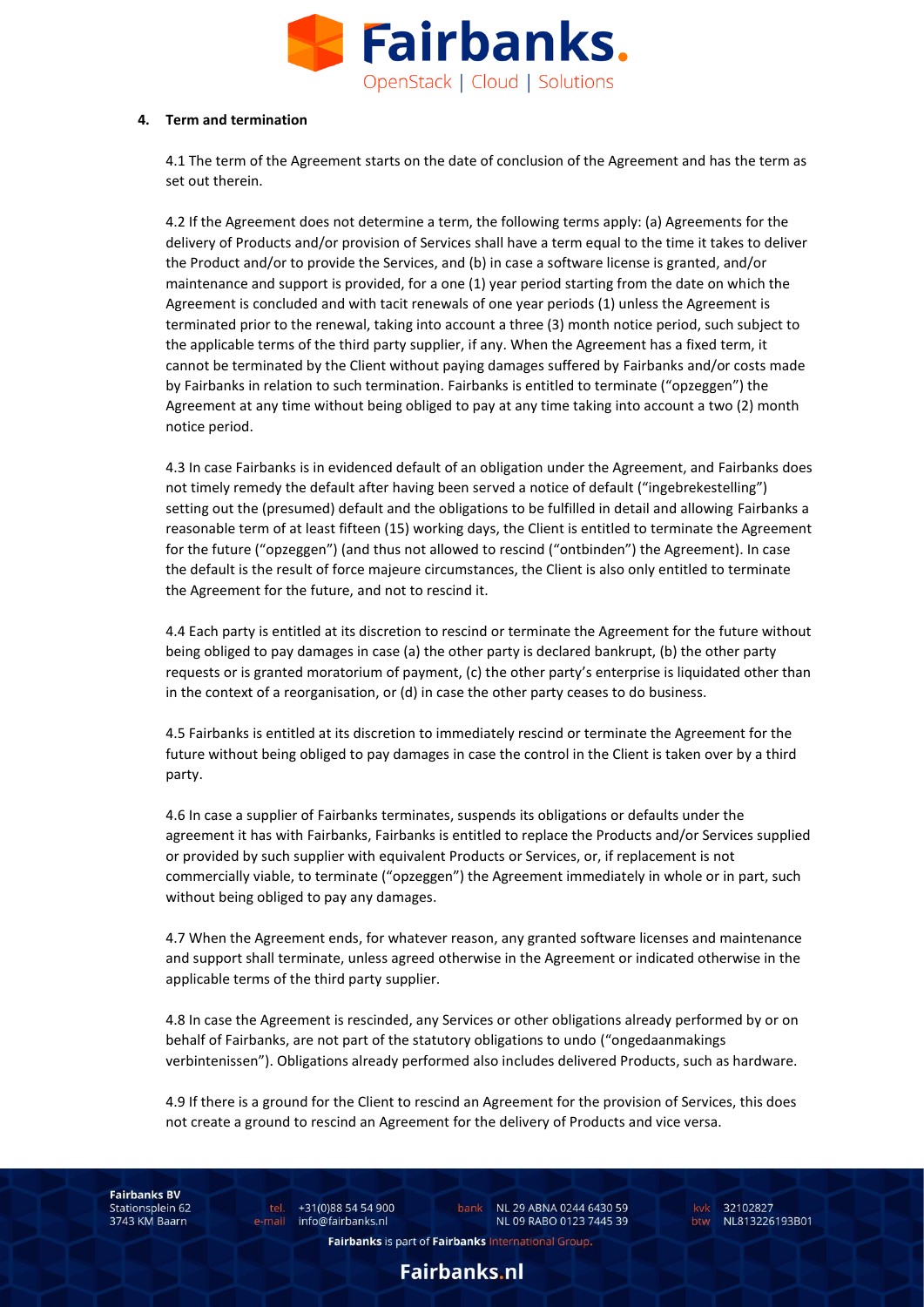

4.10 When the Agreement ends, all amounts due become immediately payable.

## **5. Performance of the Agreement**

5.1 Fairbanks will use its best endeavours ("zal zich inspannen") to provide the Products and/or the Services in accordance with the agreed specifications and in accordance with the indicated planning. When performing the Services Fairbanks does not have the obligation to deliver a result ("resultaatverplichting") unless this is explicitly agreed between the parties in writing. All (delivery) terms and each planning is estimated in good faith based on the information available to Fairbanks upon conclusion of the Agreement. If Fairbanks does not meet a (delivery) term or planning, this does not result in Fairbanks being in default ("verzuim"). The parties shall consult in case a (delivery) term or planning might not be met.

5.2 Any changes to the specifications requested by the Client must be laid down in writing and can result in changes of the planning, of the provided Products and/or Services and/or the agreed fees.

5.3 In all cases, Fairbanks is only in default after the Client has issued Fairbanks a notice of default setting out in detail the default and the obligations to be fulfilled and granting Fairbanks a reasonable term, of at least fifteen (15) working days, to remedy the default.

5.4 With regard to Products and/or Services of Fairbanks's suppliers, the terms and conditions of such third parties, such as guarantees, repair and/or return policies, apply. Fairbanks will inform the Client upon request about the applicable terms and conditions.

5.5 The Client has (a) until five (5) days for delivered Products and (b) ten (10) days for Services provided to test whether the Products respectively the Services meet the agreed specifications. If the Client does not within those inspection terms indicate, through submission of evidence detailing the Defect, that there is a Defect, the Products and/or the Services are deemed accepted. The Products and/or the Services are also deemed accepted upon the Client's operational use thereof. Minor Defects that do not affect the operational use by the Client cannot result in the Client withholding acceptance. In case the Client indicates within the inspection terms, through submission of evidence detailing the Defect, that it does not accept the Products and/or the Services, Fairbanks will use it best endeavours to remedy the Defects notified by the Client. After this, the Client shall have another five (5) respectively ten (10) days to test whether the Products respectively the Services meet the agreed specifications.

Minor Defects that do not affect the operational use by the Client cannot result in the Client withholding acceptance. In case the Client does not, within the second inspection terms, indicate through submission of evidence detailing the Defect, that it does not accept the Products and/or the Services, they shall be deemed accepted. If, however, the Client does, within the second inspection terms, indicate through submission of evidence detailing the Defect, that it does not accept the Products and/or Services, Fairbanks shall be granted one final term of at least fourteen (14) days to remedy the Defect and, if still not remedied by Fairbanks within that term, to terminate the Agreement for the future (and thus not to rescind ("ontbinden") the Agreement).

5.6 Fairbanks is not obliged to remedy Defects in case of user mistakes or incompetent use and/or use in violation of the provisions of the Agreement, the specifications, the documentation and in case the Client without Fairbanks's consent makes or commissions a third party to make changes to the Products and/or the Services, and/or in case the Products and/or Services are not available due to disturbances or changes to hardware, software and communication network of the Client or third parties.

**Fairbanks BV** Stationsplein 62 3743 KM Baarn

tel. +31(0)88 54 54 900 e-mail info@fairbanks.nl

bank NL 29 ABNA 0244 6430 59 NL 09 RABO 0123 7445 39

kvk 32102827 btw NL813226193B01

Fairbanks is part of Fairbanks International Group.

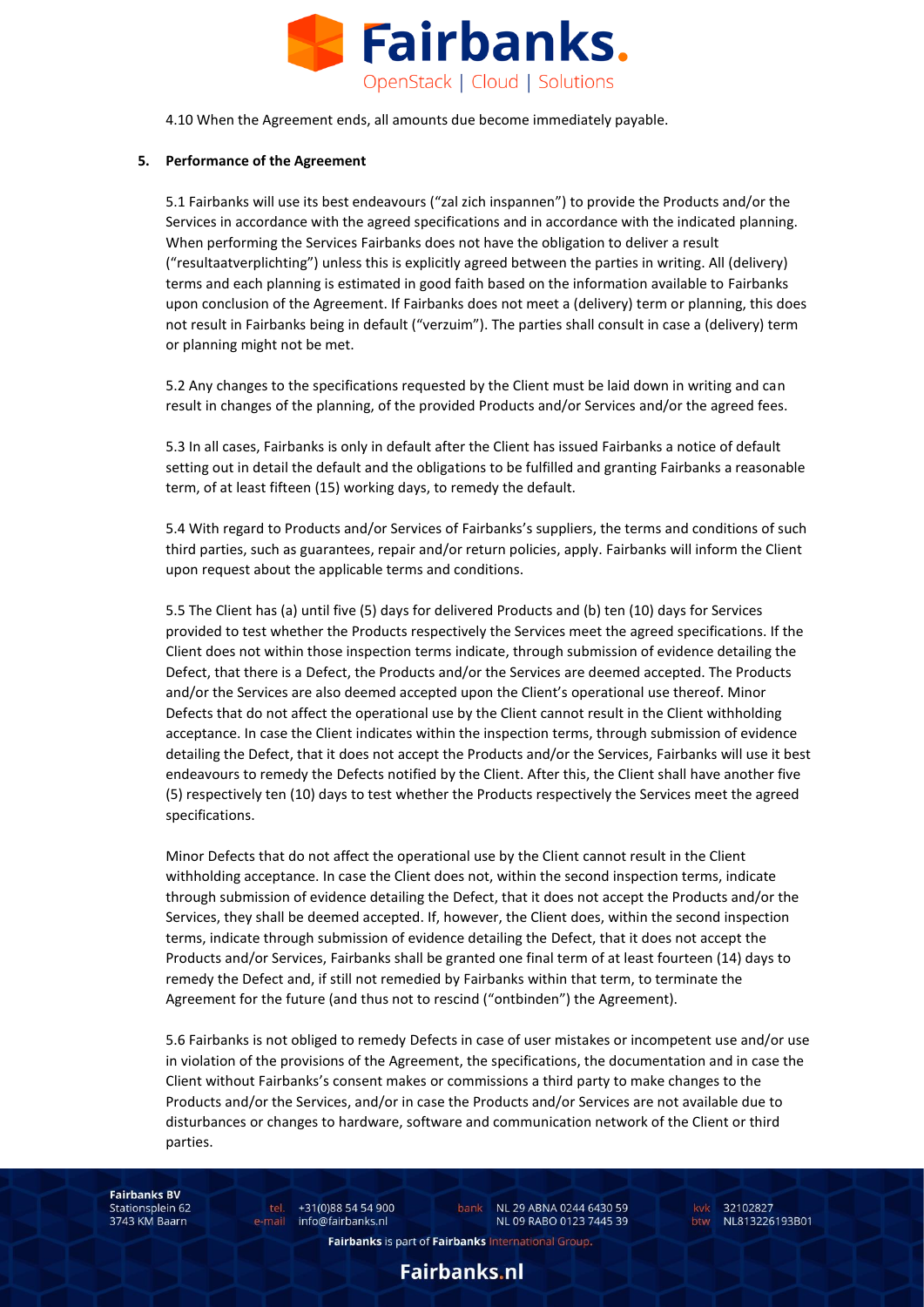

5.7 Fairbanks does not guarantee that the Products and/or the Services are free from Defects or that they will operate without error.

5.8 Fairbanks cannot be obliged to provide maintenance and/or support on provided Products and/or Services, this requires a separate maintenance and support (service level) Agreement, with Fairbanks or with its supplier. In case such an Agreement is concluded, the terms and conditions of such Agreement apply to Defects that appear after delivery and acceptance as described in article 5.5, complemented by the provisions of article 7.7 (maintenance and support) and the supplier's terms and conditions, as applicable.

5.9 Any costs for recovery of data as a result of a Defect or any other cause, shall be borne by the Client.

5.10 Fairbanks is entitled to retain information, documents and data received from the Client, until all outstanding amounts are paid.

5.11 Fairbanks does not guarantee a 100% level of security, nor 100% uptime, because this depends on several circumstances. If the parties agree on certain uptime percentages, these shall always exclude maintenance windows.

5.12 Fairbanks is entitled at its own discretion to decide which personnel it uses for the performance of the Agreement, unless explicitly agreed otherwise with the Client in writing.

5.13 In case Fairbanks processes personal data in the context of the Services, and the Client wishes to conclude a separate data processor agreement, Fairbanks is entitled to request payment of additional fees in relation to the performance of the obligations in such data processor agreement.

#### **6. Client's responsibilities**

6.1 The Client shall timely provide Fairbanks with all requested information, facilities, technical access and cooperation required for Fairbanks to deliver the Products and/or to provide the Services.

6.2 If the Client does not or not timely provide the requested information, facilities, technical access and/or cooperation, or if the (technical) infrastructure is not available and/or does not meet the required specifications and/or system requirements, or if the Client otherwise does not fulfil its obligations, Fairbanks is entitled to suspend the delivery of the Products and/or provision of the Services until the Client has provided the requested information, facilities, access and/or cooperation and/or resolved problems with the (technical) infrastructure and/or met its other obligations within a reasonable term. Fairbanks is entitled to invoice any costs made in relation to the above at its then current fees.

6.3 The Client is responsible for the operation and security of its own (technical) infrastructure, including software and hardware and for this to meet the required specifications and/or system requirements.

6.4 Unless otherwise agreed between Fairbanks and the Client in writing, the Client will itself install the software and hardware and arrange, test, parameterize, configure and tune it and as required adapt the hardware, software and user environment and create the (inter)operability required by the Client.

**Fairbanks BV** Stationsplein 62 3743 KM Baarn

tel. +31(0)88 54 54 900 e-mail info@fairbanks.nl

bank NL 29 ABNA 0244 6430 59 NL 09 RABO 0123 7445 39 kvk 32102827 NL813226193B01

Fairbanks is part of Fairbanks International Group.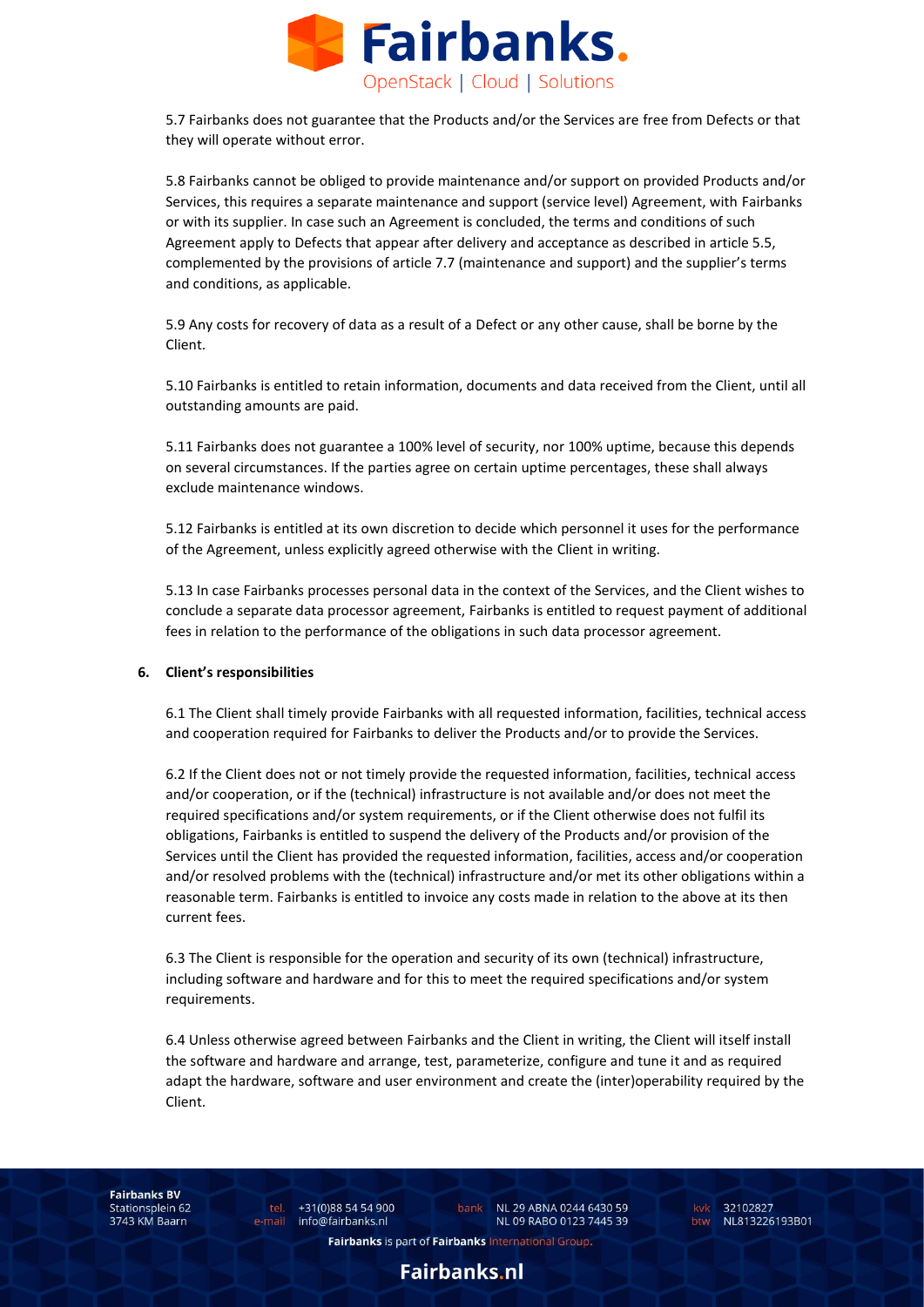

#### 6.5 The Client guarantees:

6.5.1 that, in relation to the performance of the Agreement (i) it will make available a sufficient number of personnel (whether employees or hired third parties); (ii) the personnel will timely provide the requested assistance and input and make the required decisions; (iii) it will use personnel authorized to take decisions on behalf of the Client; (iv) in case Fairbanks's personnel provides Services the Client's premises, the Client will provide the requested cooperation and facilities;

6.5.2 that all information, documentation, data and input provided by the Client that are relevant for the performance of the Agreement, are (i) correct, complete and up-to-date, (ii) do not infringe third party (intellectual) property rights, and (iii) comply with applicable laws and regulations;

6.5.3 that, in case Fairbanks processes personal data on behalf of the Client for the performance of the Agreement, the applicable laws and regulations have been complied with; 6.5.4 that the person signing or otherwise confirming the Offer and/or the Agreement, is authorized to bind the Client. The Client waives any rights it may have in relation to that person not being authorized to bind the Client.

6.6 In case of large or complex projects the Client will at Fairbanks's request co-operate with creating a project board structure so that the Client's and Fairbanks's personnel can regularly consult for the purpose of controlling the planning, addressing problems that may arise during the project and taking decisions with regard to such problems. Unless otherwise agreed between Fairbanks and the Client in writing, Fairbanks is entitled to take the final decisions, if this is appropriate for the project's proper progress.

## **7. Specific provisions for certain Services**

7.1 In addition to the other provisions of these General Terms and Conditions and the Agreement, the provisions of this article apply for certain Services.

## 7.2 Cloud solutions

7.2.1 Fairbanks will use its best endeavours ("zal zich inspannen") to deliver the cloud solution (which also includes storage solutions) pursuant to the agreed specifications and other agreed conditions. The Client acknowledges that cloud solutions depend on several circumstances and developments and that Fairbanks, without affecting the other provisions of these General Terms and Conditions, cannot give any guarantees with regard to the operation of the delivered cloud solution; it is delivered "as is", "where is", and for any Defects occurring after delivery, the provisions of article 5.8 apply (a separate service level Agreement must be concluded for this purpose).

7.2.2. Unless agreed otherwise between Fairbanks and the Client, the cloud solution will be installed on the Client's hardware and the Client is responsible for the operation and maintenance of that hardware, including all connected facilities such as electricity and communication networks. Where Fairbanks advises with regard to certain hardware, such advice is at the Client's own risk.

7.2.3 The below provisions regarding software (article 7.3), hardware (article 7.4), softwareas-a-service in case the software is maintained remotely (article 7.5) and maintenance and support (article 7.7) are applicable to the delivery of software, hardware and support and maintenance for a cloud solution.

**Fairbanks BV** Stationsplein 62 3743 KM Baarn

tel. +31(0)88 54 54 900 e-mail info@fairbanks.nl

bank NL 29 ABNA 0244 6430 59 NL 09 RABO 0123 7445 39

kvk 32102827 btw NL813226193B01

Fairbanks is part of Fairbanks International Group.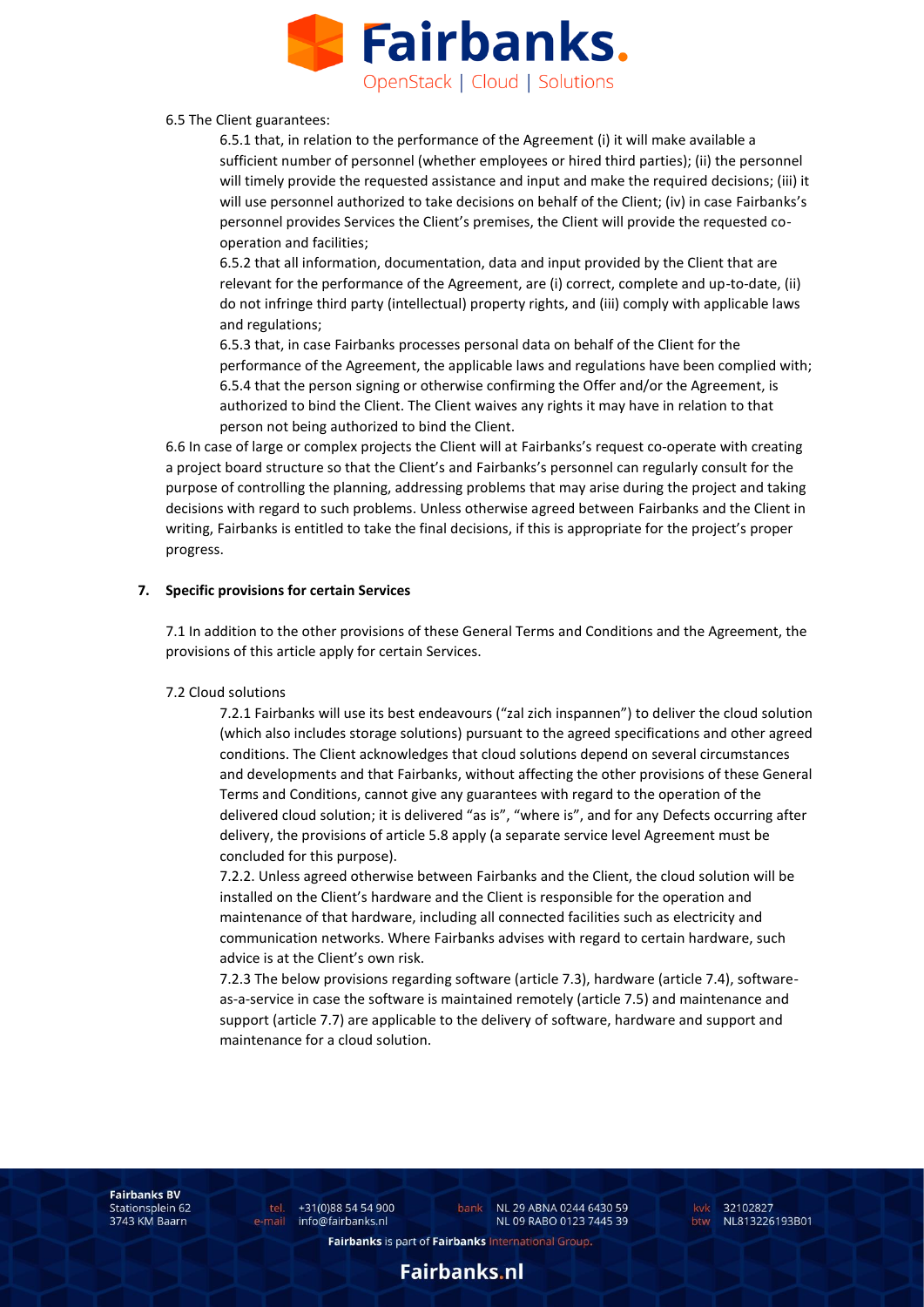

7.3 Delivery of software; where Fairbanks delivers software, the following provisions apply:

7.3.1 The Client is obliged to comply with third party license conditions. Where such third party license conditions are in conflict with the provisions of these General Terms and Conditions, the third party license conditions prevail, where they relate to the software. Pursuant to the terms and conditions of the Agreement, the Client is granted a non-exclusive, limited, unlienable, non-sublicenseable, non-transferable (unless transfer is allowed based on applicable mandatory legal provisions) right to use the software for its own operations and within its own organisation. The Client guarantees it will only use the software in accordance with any (other) limitations indicated by Fairbanks. Unless agreed otherwise in writing between Fairbanks and the Client, the Client may not use the software to offer it as a software-as-a-service.

7.3.2 The Client is entirely responsible for securing the hardware on which the software is installed, which also includes access to the software and/or the software environment and/or with which the software interfaces or is connected, and for preventing the software's use in violation of the license terms. Unless agreed otherwise in writing between Fairbanks and the Client, the software may only be installed and used on the Client's own hardware.

7.3.3 Fairbanks is entitled to make the use of the software subject to activation of a license key. Fairbanks is at times, even without prior notice, to take technical measures to protect the software against unauthorized use. The Client will never (have) remove(d) and/or (have) circumvent(ed) such technical measures.

7.3.4 In absence of a written test- and/or acceptance procedure, the provisions of article 5.5. apply.

7.3.5 Except in case of open source software with license conditions allowing disclosure of the source code or unless explicitly agreed otherwise in writing between the Client and Fairbanks, the Client is not entitled to receive a copy of the source code of the software. 7.3.6 Except as permitted by the applicable mandatory legal provision, or as permitted in the applicable license conditions, (i) the Client may not reproduce, copy, translate, amend, decompile, recreate, reconstruct or reverse-engineer the software without Fairbanks's prior written consent; (ii) the Client may not remove or circumvent any security measures or technical (use) limitations, (iii) where the Client intends to create an interface (interoperability) with other software, the Client is required to ask Fairbanks for the information required to create such an interface and only where Fairbanks does not timely provide such information, the Client may use its legal right, if any, (iv) the Client is not entitled to register or claim any intellectual property rights with regard to the software in its own name, (v) the Client is not entitled to remove any Fairbanks or third party property notices. If the Client infringes the intellectual property rights of Fairbanks or Fairbanks's licensor, this constitutes a default under the Agreement.

7.3.7 The Client is not allowed to rent out, sell or place liens or make available to any third party in whatever manner and for whatever purpose the software, the software's data carriers or, as applicable, authenticity certificates.

7.4 Hardware (Products); where Fairbanks delivers hardware (Products) the following provisions apply: 7.4.1. For Products delivered respectively provided by suppliers of Fairbanks, the guarantee, repair and/or return policies of the specific suppliers apply. Where such conditions are in conflict with the provisions of these General Terms and Conditions, the third party conditions prevail, where they relate to the Products. For the rest, these General Terms and Conditions are complementary, unless Fairbanks indicates otherwise.

**Fairbanks BV** Stationsplein 62 3743 KM Baarn

tel. +31(0)88 54 54 900 e-mail info@fairbanks.nl

bank NL 29 ABNA 0244 6430 59 NL 09 RABO 0123 7445 39

kvk 32102827 btw NL813226193B01

Fairbanks is part of Fairbanks International Group.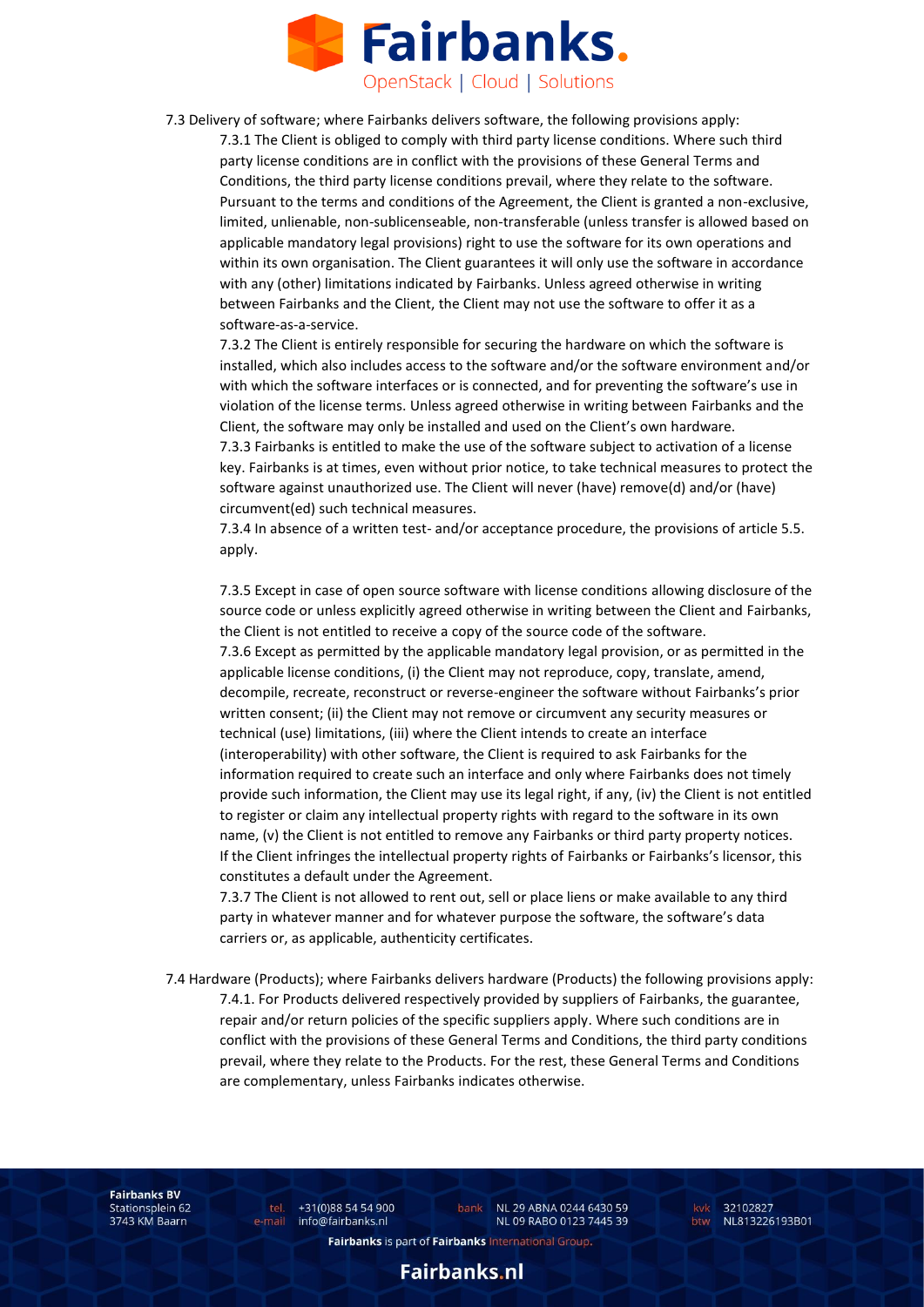

7.4.2. Fairbanks retains title and interest ("eigendomsvoorbehoud") in any of the Products until the Client has fulfilled its obligations in relation to the delivery of the Products, the costs for any ancillary Services and any claims Fairbanks may have on the Client on the basis of the Client's default under the Agreement. Until that moment, the Client is only entitled to use the Products in the context of its regular commercial activities, and is therefore not entitled to sell the Products, give them in security or otherwise retract them from Fairbanks's property. The retention of title does not expire due to the mere fact that Fairbanks at any time does not have a claim on the Client. As appropriate, the Client shall inform third party of Fairbank's property rights and inform Fairbanks immediately upon a third party taking conservatory or enforcement measures in relation to the Products. In case Fairbanks can exercise its property rights in relation to the Products, the Client grants Fairbanks access to its premises and administration in order for Fairbanks to retrieve the Products.

7.4.3 The risk of damage or loss to the Products passes to the Client the moment these are delivered to the Client. The Products are delivered at Fairbanks's or its supplier's premises, unless explicitly agreed otherwise between the Client and Fairbanks in writing.

7.5 Software-as-a-Service; where Fairbanks provides software-as-a-service (application), the following provisions apply:

7.5.1 Pursuant to the terms and conditions of the Agreement and these Terms and Conditions, the Client is granted a non-transferable, non-exclusive, non-sublicenseable, limited right to use the application through an internet connection.

7.5.2 Fairbanks will use its best endeavours ("zal zich inspannen") to keep the application available, however, Fairbanks cannot guarantee the uptime of the application. A separate service level Agreement, including an uptime percentage, is required. Fairbanks reserves the right to request payment of an extra fee in relation to such service levels.

7.5.3 Fairbanks reserves the right to (temporarily) take the application offline for maintenance purposes (by Fairbanks or a third party). Fairbanks will try to have such interruptions take place outside office hours and will try to inform the Client thereof in advance.

7.5.4 Fairbanks reserves the right to amend the application offline in order to enhance functionalities and resolve any issues. Fairbanks will use its best endeavours ("zal zich inspannen") to resolve any issues with the application but cannot guarantee that such issues can be resolved. In case an amendment of the application causes a change in functionality, Fairbanks will inform the Client thereof. The Client cannot enforce any right to enhance and/or improvement any of the application's functionalities.

7.5.5 In order to get access to the application, Fairbanks may provide the Client with login details. These login details are for the Client only and may not be made available to any third party. The Clients is responsible for securing the log in details and ensuring that they are not access by unauthorized persons. In case the Client suspects or knows that the log in details are or may be available to an unauthorized person, the Client must inform Fairbanks thereof as soon as possible. In that case, Fairbanks reserves the right to block access to the application with those log in details. As a rule, Fairbanks will provide the Client with new log in details but if the log in details have been compromised more the twice, Fairbanks reserves the right to block access to the application permanently.

7.5.6 Fairbanks will use its best endeavours ("zal zich inspannen") to timely inform the Client of changes in the specifications of internet browsers and other system requirements that are required to use the application. In case of open source software, the Client is deemed to be aware of such changes.

**Fairbanks BV** Stationsplein 62 3743 KM Baarn

tel. +31(0)88 54 54 900 e-mail info@fairbanks.nl

bank NL 29 ABNA 0244 6430 59 NL 09 RABO 0123 7445 39

kvk 32102827 btw NL813226193B01

Fairbanks is part of Fairbanks International Group.

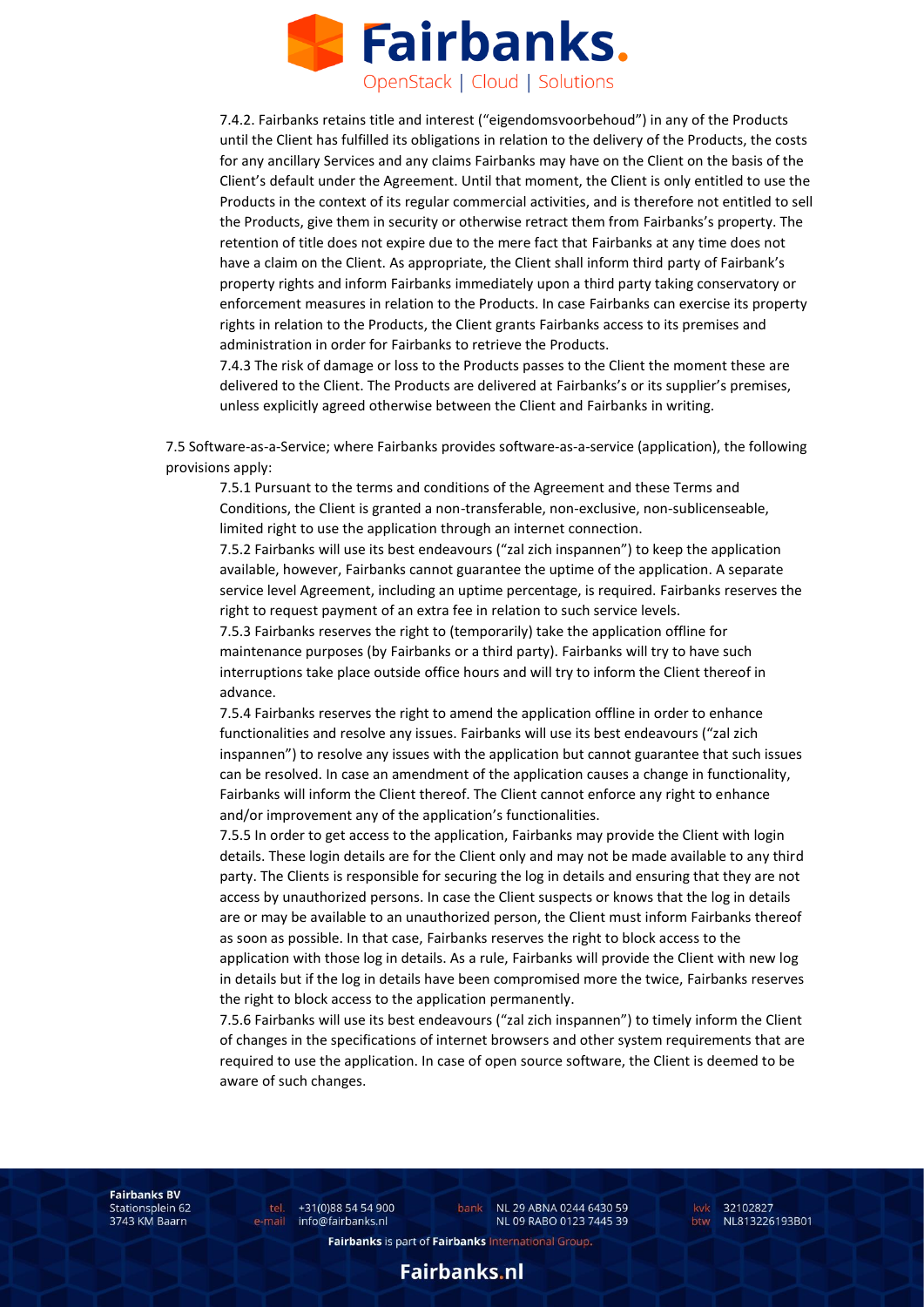

7.5.7 When using the application, the Client will comply with the applicable laws and regulations. In that respect, the Client is not allowed to use the application to do anything illegal. Fairbanks reserves the right, whether or not at a third party's request, to remove and/or amend certain contents in case this is deemed to be in violation of applicable laws and regulations; Fairbanks cannot be held liable for this, such without affecting the other liability provisions in the General Terms and Conditions.

7.5.8 Unless explicitly agreed otherwise between the Client and Fairbanks in writing, Fairbanks is not obliged to make back-ups of data.

7.5.9 The Client is not entitled to a "runtime" or "machine readable" version of the application, nor its source code, unless Fairbanks explicitly agrees in writing to deliver this.

7.6 Hosting services Where Fairbanks provides hosting Services, the following provisions apply:

7.6.1 The terms and conditions of Fairbanks'n hosting provider apply to the hosting Services. Where such conditions are in conflict with the provisions of these General Terms and Conditions, the third party conditions prevail, where they relate to the hosting. For the rest, these General Terms and Conditions are complementary, unless Fairbanks indicates otherwise.

7.6.2 Fairbanks does not give any guarantees on uptimes. A separate service level Agreement, including an uptime percentage, is required. Fairbanks reserves the right to request payment of an extra fee in relation to such service levels.

7.6.3 Unless explicitly agreed otherwise between the Client and Fairbanks in writing, Fairbanks is not obliged to make back-ups of data.

7.6.4 The provisions of article 7.5.7 apply to applications and/or websites hosted for the Client.

7.7 Maintenance and support The below provisions apply to maintenance and support, such in addition to a separate maintenance and support Agreement.

7.7.1 Fairbanks will use its best endeavours ("zal zich inspannen") to remedy Defects in the software and resolve incidents as agreed in the maintenance and support Agreement but cannot guarantee that such Defects can be remedied or all incidents can be resolved. 7.7.2 In order to make use of the support, the Client is obliged to follow Fairbanks'n or its supplier's release policy and always use the most recent release, or are otherwise indicated by Fairbanks. Fairbanks is entitled to suspend the support Services in case the Client does not fulfil this obligation. New releases are delivered "as is", "where is" unless agreed otherwise in writing and they are delivered in accordance with article 5.5. Fairbanks or Fairbanks'n supplier unilaterally determines when new releases are issued. Only when Fairbanks and the Client agree in writing, Fairbanks will deliver new version with new functionality (upgrades).. 7.7.3 Fairbanks reserves the right to not provide maintenance and/or support in case of Defects and/or incidents that are the result of, or relate to: (i) user mistakes or incompetent use, which also includes errors in submitted data or in submitting the data; (ii) changes to the software other than by or on behalf of Fairbanks or unless it follows from the nature of the software that it can be amended (.e.g. in case of open source software) and in that case only within reasonable boundaries; (iii) use of the software u violation of the applicable terms and conditions or the instructions in the documentation; (iv) non-timely notification of incidents; (v) non-detailed or unreproducible Defects and/or incidents; (vi) if it concerns an old software release which is no longer maintained by Fairbanks; (vii) recovery of lost or compromised data; (viii) other causes that are not attributable to Fairbanks. If one of the above circumstances arises and Fairbanks provides maintenance or other Services, Fairbanks is entitled to invoice the extra costs for such Services on the basis of article 3.3, without affecting the Client's obligation to pay the regular fees for maintenance and support.

**Fairbanks BV** Stationsplein 62 3743 KM Baarn

tel. +31(0)88 54 54 900 e-mail info@fairbanks.nl

bank NL 29 ABNA 0244 6430 59 NL 09 RABO 0123 7445 39

kvk 32102827 btw NL813226193B01

Fairbanks is part of Fairbanks International Group.

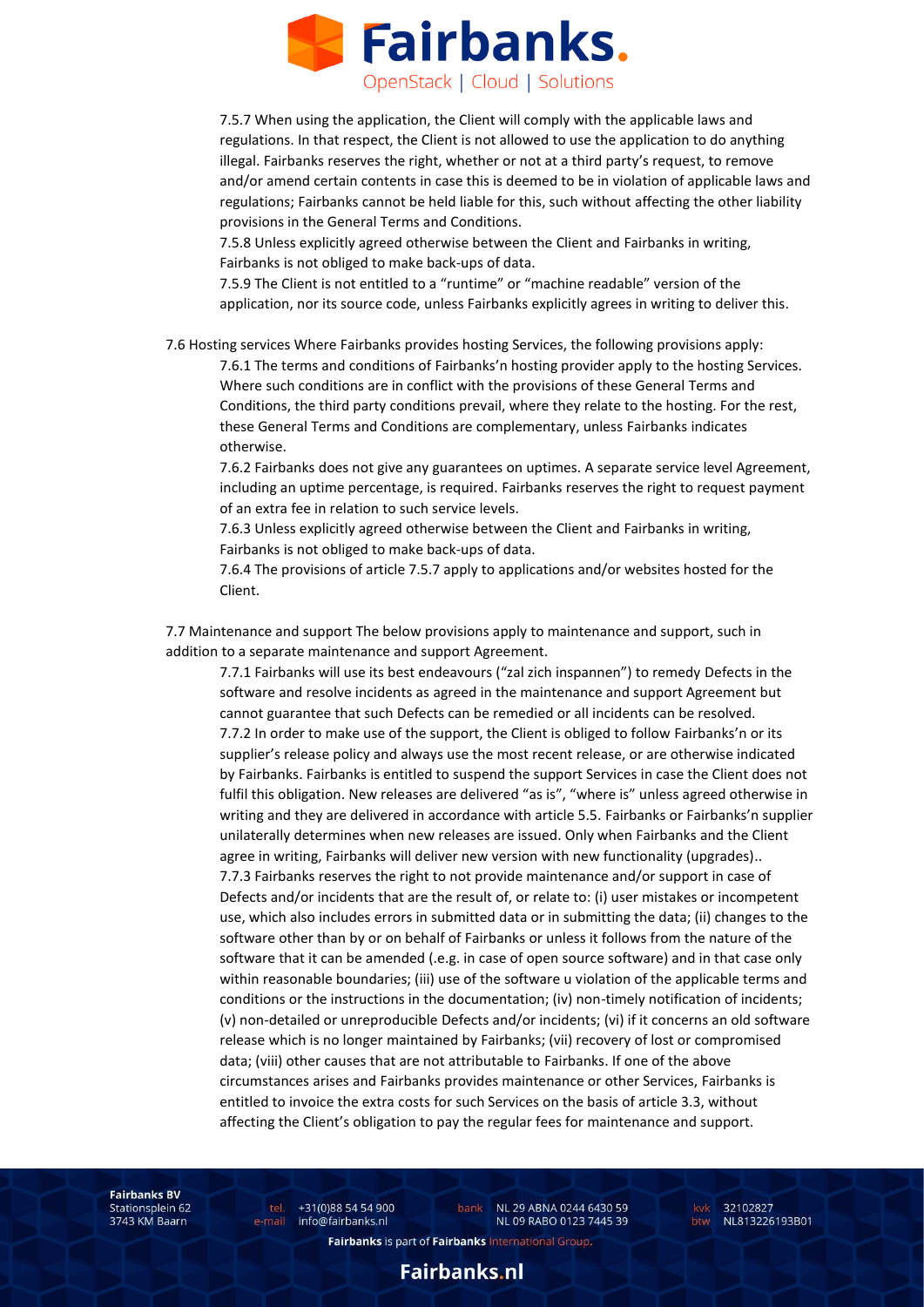

7.8 Secondment Where Fairbanks provides secondment Services, the following provisions apply:

7.8.1 Fairbanks shall make available personnel during the terms and for the services as described in the Agreement. Unless otherwise agreed between the Client and Fairbanks in writing, Fairbanks is entitled to replace the seconded person with another person who has the same qualifications, or, when the person is required for other activities, to terminate the Agreement taking into account a one (1) month notice period.

7.8.2 At the Client's request, if, in the Client's opinion the seconded person is not sufficiently qualified, or when the person is absent during a certain period or has terminated his or her services for Fairbanks, Fairbanks will use its best endeavours ("zal zich er voor inspannen") to replace the seconded person.

7.8.3 The seconded person will perform the Services during regular office hours (see article 3.4) and will perform the Services as they are described in the Agreement. When the seconded person at the Client's request performs Services outside regular office hours or outside the Services as agreed in the Agreement, Fairbanks is entitled to invoice the extra costs for such Services on the basis of article 3.3, for the then current fees (for Services outside regular hours).

7.8.4 The Client will ensure the seconded person's working conditions are equal to those for the Client's own employees and the applicable laws and regulations. The Client is responsible for ensuring a safe working environment.

7.8.5 The seconded person will provide the Services only for the Client. The seconded person will follow the Client's reasonable instructions but cannot be obliged to perform Services that are incompatible with the person's assignment. The Client uses the result of the Services at its own risk.

7.9 Training. Where Fairbanks provides trainings, the following provisions apply: :

7.9.1 Fairbanks reserves the right, upon notification to the Client, to cancel, reschedule or combine a training or to change its location in view of the number of attendees. 7.9.2 If an attendee cancels a training or does not show up, Fairbanks reserves the right to invoice the full training costs.

#### **8. Limitation of Liability**

8.1 Fairbanks's liability for Defects is at all times limited as set out in article 5.5., and for Products also limited as set out in article 7.4.

8.2 Fairbanks's liability for damage caused by an attributable default under the Agreement or otherwise, is limited to damage caused by the persons charged with Fairbanks's daily operations (and thus not for example for damage caused by Fairbank's suppliers or hired third parties). The persons charged with Fairbanks's daily operations cannot themselves be held personally liable for such damage.

8.3 Fairbanks's liability is furthermore limited to liable for direct damages only. "Direct damages" includes only damages to movable property ("zaken"), including the Client's hardware. In no event can Fairbanks be held liable for other types of damage, whether this is caused by Fairbanks itself, suppliers or hired third parties. Other damage than direct damage includes without limitation loss of revenue, loss of profits, loss of or damage to data, loss of customers, claims from customers, damage to software, damage as a result of delay, loss resulting from interruption or discontinuation of business operations, loss of or damage to information systems.

**Fairbanks BV** Stationsplein 62 3743 KM Baarn

tel. +31(0)88 54 54 900 e-mail info@fairbanks.nl

bank NL 29 ABNA 0244 6430 59 NL 09 RABO 0123 7445 39

kvk 32102827 btw NL813226193B01

Fairbanks is part of Fairbanks International Group.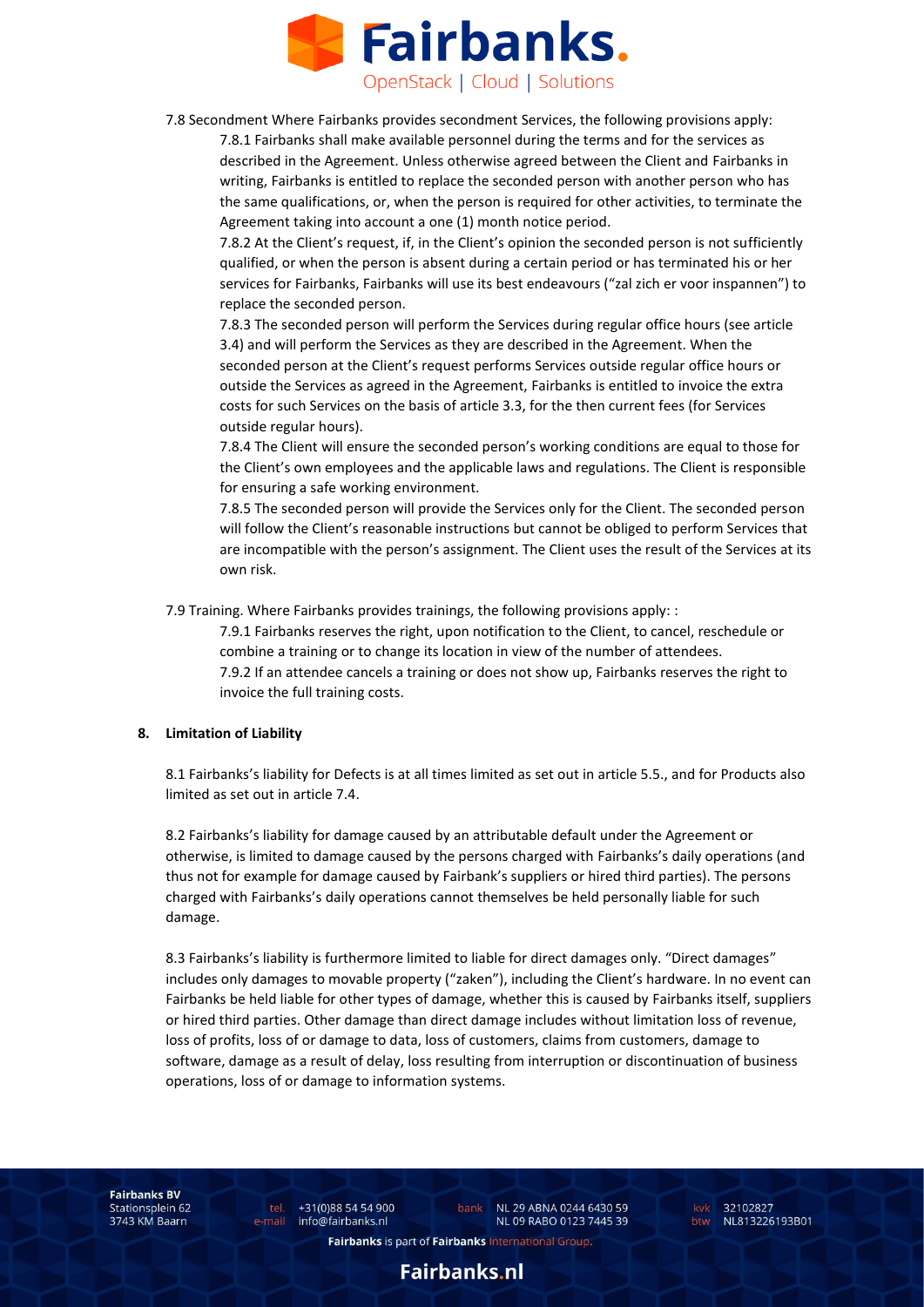

8.4 Furthermore, Fairbanks's liability is limited to the fees, excluding VAT, paid by the Client to Fairbanks pursuant to the Agreement or, in case of a long term Agreement or relationship, paid to Fairbanks during the six (6) month period prior to the event that caused the damage. Fairbank's total, aggregate liability for all damage suffered by the Client is limited to a maximum amount of EUR 50,000 (fifty thousand euro's).

8.5 The above liability limitations do not apply in case the damage is the result of the intent or willful recklessness ("bewuste roekeloosheid") of the persons charged with Fairbanks's daily operations.

8.6 As soon as possible but ultimately within one (1) month after becoming aware of the cause of the damage, the Client has to notify Fairbanks thereof, in absence of which the claim expires. Any claim for reimbursement of damages has to be initiated against Fairbanks within 6 months after the Client became aware, or should have reasonably become aware of the damage, in absence of which the claim expires.

8.7 Third parties hired by Fairbanks in relation to the performance of the Agreement are entitled to invoke the liability limitation in this article against the Client. Fairbanks is entitled to invoke the liability limitation of this article against third parties involved with the performance of the Agreement.

8.8 The Client indemnifies and holds harmless Fairbanks from all third party claims, including without limitation legal fees, fines and settlement amounts, relating to the Client's acts and/or omissions or which are otherwise attributable to the Client.

## **9. Force majeure**

9.1 In case of force majeure the parties are entitled to suspend their obligations under the Agreement.

9.2 If the force majeure condition continues during a period of 90 consecutive days, the other party is entitled terminate the Agreement for the future ("opzeggen") in whole or in part, without the party affected by the force majeure circumstances being obliged to pay any damages.

9.3 The following circumstances are in any case deemed force majeure circumstances on the part of Fairbanks: failure of electricity supplies, failure or errors in communication networks including the internet, lack of personnel, strikes, illness of personnel, force majeure or default of suppliers or hired third parties, war, terrorist attackers, fire, explosion, flood.

## **10. Intellectual Property Rights**

10.1 All intellectual property rights in relation to the Products and the Services and the results thereof shall vest in Fairbanks or its licensors and shall not be transferred to the Client. Where Fairbanks explicitly agrees in writing to transfer intellectual property rights to the Client in whole or in part, such transfer is always subject to payment of the invoices for the Product, the Services and/or other fees, such as for the transfer of the intellectual property rights.

10.2 Irrespective of whether the intellectual property rights have been transferred to the Client, Fairbanks is entitled at all times to use the know-how acquired through the provision of the Services, taking into account however that confidential information may not be disclosed to third parties.

10.3 Fairbanks indemnifies the Client from claims from third parties that its intellectual property rights are infringed by the use of the Product and/or the Service, provided that (i) the Client immediately informs Fairbanks of such claim and (ii) allows Fairbanks to take over the defence against the claim.

**Fairbanks BV** Stationsplein 62 3743 KM Baarn

tel. +31(0)88 54 54 900 e-mail info@fairbanks.nl

bank NL 29 ABNA 0244 6430 59 NL 09 RABO 0123 7445 39

kvk 32102827 btw NL813226193B01

Fairbanks is part of Fairbanks International Group.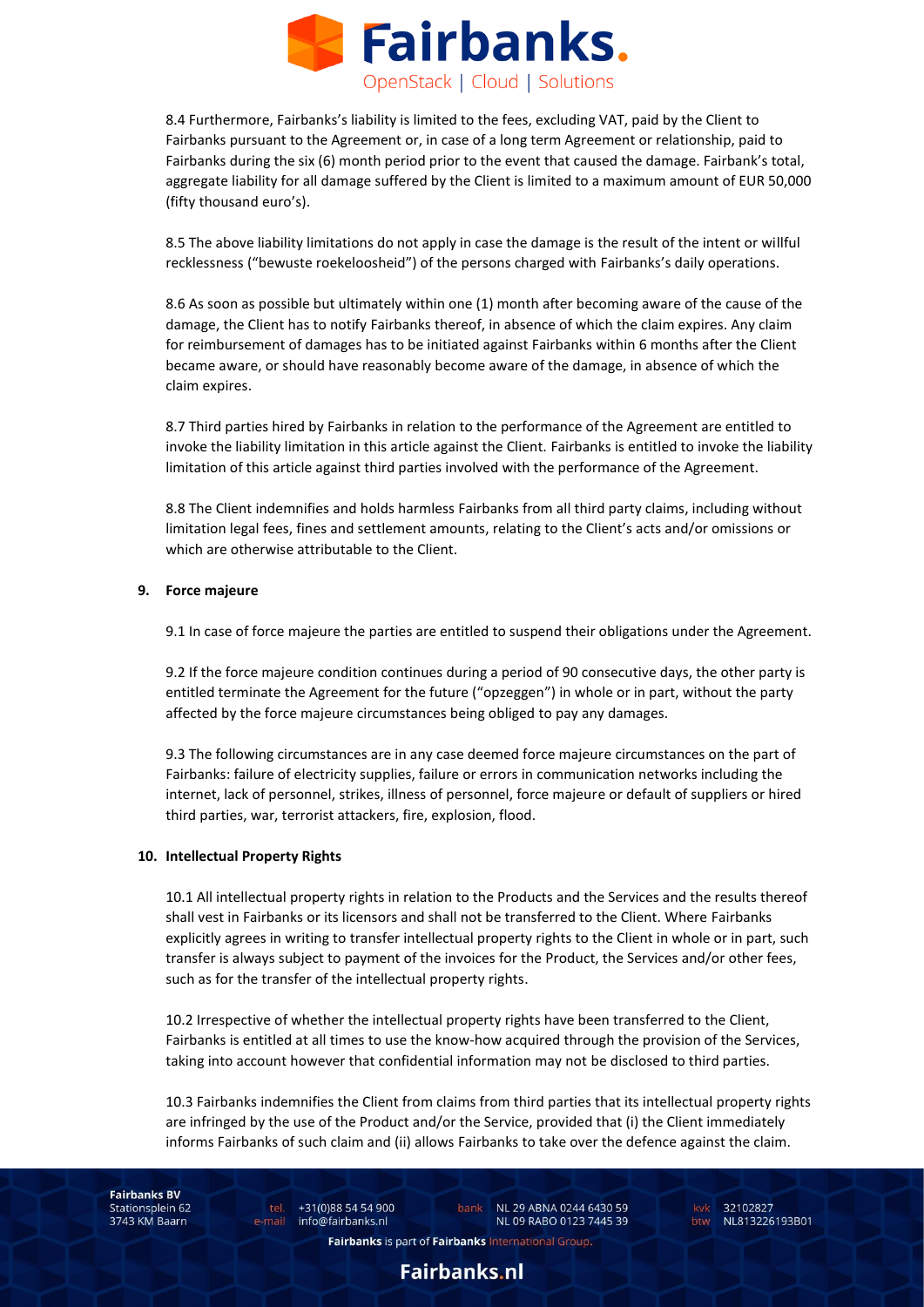

10.4 In case it is irrevocably determined by a court that third party intellectual property rights are infringed by the use of a Product and/or a Service, Fairbanks is entitled, in addition to the above indemnity, to (i) procure the right to continue the use of the Product and/or the Service, (ii) to replace the specific Product and/or Service with one that does not infringe such third party intellectual property rights or, if the above alternatives are not commercially viable, (iii) terminate ("opzeggen") the Agreement.

10.5 In case Fairbanks has to make use of software licensed by the Client in the context of providing the Services, the Client guarantees that it is authorized to make such software available to Fairbanks. The Client indemnifies and holds harmless Fairbanks from claims from third parties in relation to such software.

# **11. Confidentiality**

11.1 Each party will keep confidential information that is disclosed by the party and which is marked as confidential or is of an apparent confidential nature, and will not disclose such confidential information to any third party without the other party's prior consent. Furthermore, each party will only make such confidential information available to its personnel on a need to know basis, in relation to the performance of the Agreement. The parties will impose this duty of confidentiality on the personnel working with the confidential information.

11.2 The above confidentiality obligations do not apply where:

(i) the confidential information was already rightfully known to the receiving party, either on its own or through a third party;

(i) the confidential information was independently created by the receiving party without any knowledge of the other party's confidential information;

(ii) the confidential information was purposefully brought into the public domain by the disclosing party.

## **12. Applicable law and dispute resolution**

12.1 These General terms and Conditions, the Agreement and any conflicts arising in connection therewith are solely governed by the laws of the Netherlands, excluding its conflict laws. The United Nations Convention on Contracts for the International Sale of Goods (Vienna, 1980) (CISG) does not apply.

12.2 Each party is entitled to submit a dispute between the parties to the "Stichting Geschillenoplossing Automatisering" ("SGOA") for mediation. The other party will in that case participate actively in at least one session to try and resolve the dispute.

12.3 When the mediation does not lead to a resolution of the dispute, each party is entitled to choose to submit the dispute either to the SGOA (seat The Hague) for arbitration or the civil court. This does not affect each party's right to conservatory measures and/or to initiate (arbitral) interlocutory proceedings ("kort geding"). If a party has submitted the dispute to the SGOA or the civil court, the other party is obliged to submit a counterclaim at the SGOA respectively the civil court where the first party had submitted the dispute. A dispute before the civil court always has to be submitted to the court in Utrecht.

12.4 The foregoing does not affect the parties' obligations to use their best endeavors to try and solve a conflict amicably.

**Fairbanks BV** Stationsplein 62 3743 KM Baarn

tel. +31(0)88 54 54 900 e-mail info@fairbanks.nl

bank NL 29 ABNA 0244 6430 59 NL 09 RABO 0123 7445 39

kvk 32102827 btw NL813226193B01

Fairbanks is part of Fairbanks International Group.